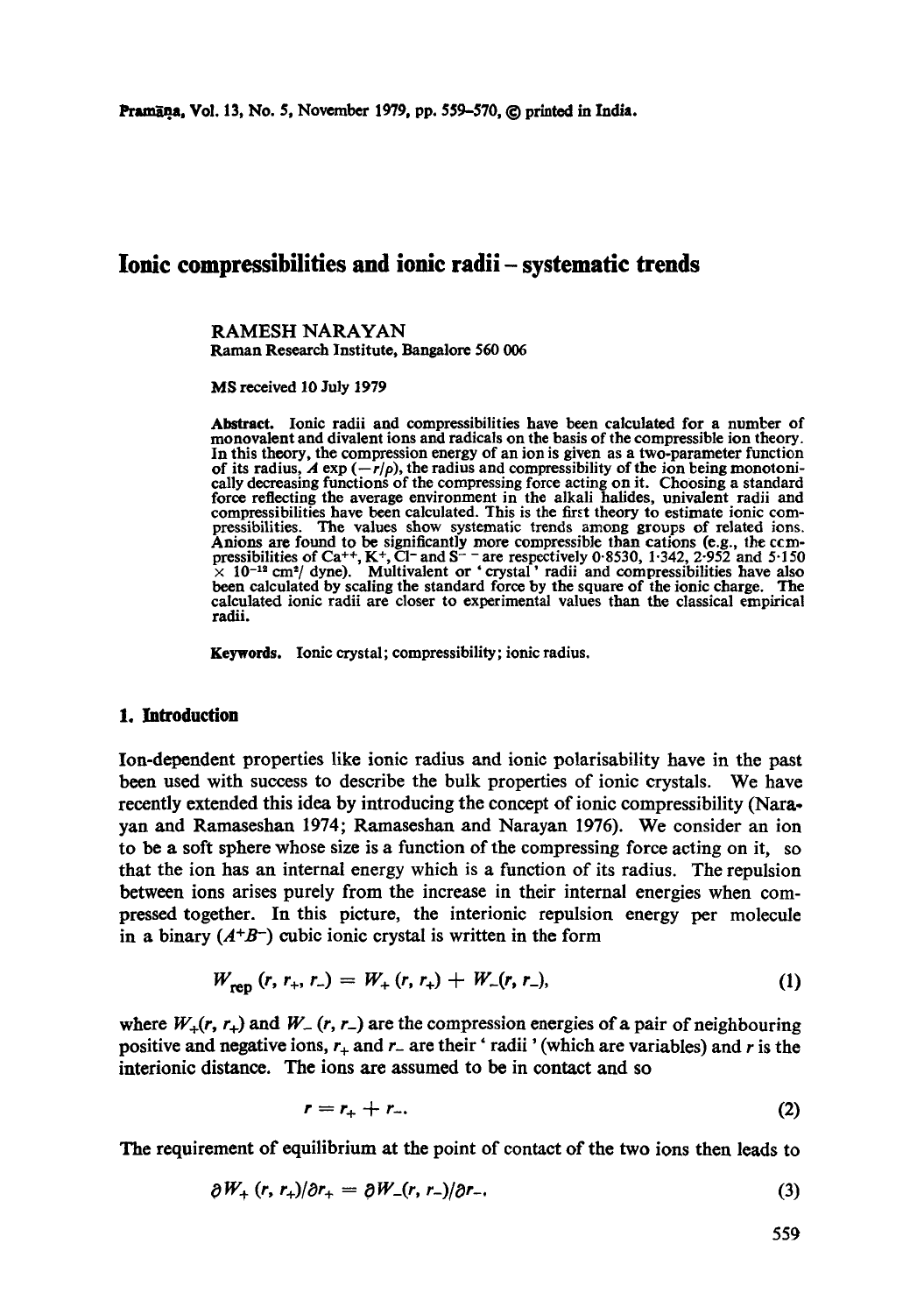Because of the two auxiliary conditions, (2) and (3),  $W_{\text{rep}}$  is ultimately a function of only the interionic distance r.

We also assume that the energy of compression of an ion is local to the points of contact with its neighbours and so the compression energy of the ion at any radius is directly proportional to the number of its neighbours. Thus equation (1) is modified to

$$
W_{\text{ren}}(r, r_+, r_-) = n[h_+(r_+) + h_-(r_-)] + n'[h_+(br) + h_-(br)], \qquad (4)
$$

where *n* and *n'* are the number of nearest and next nearest neighbours,  $h_{+}(r_{+})$  and *h\_(r\_)* are the compression energies per contact of the two ions and *2br* is the distance between next nearest neighbours.

It is clear that (4) can be generalised to any ionic crystal of any crystal symmetry containing any number of ions per molecule. The basic feature of the present approach is that each ion has a particular function  $h(r_i)^*$  which is unique to it and independent of the crystal environment in which the ion is placed. The crystal structure enters the theory only through the numbers  $n$ ,  $n'$  and  $b$ .

For quantitative work, the compression energy functions  $h(r_i)$  have to be modelled by some simple analytical expression. From various considerations, the form chosen was (Narayan and Ramaseshan 1976)

$$
h(r_i) = A \exp\left(-r_i/\rho\right) \tag{5}
$$

where A and  $\rho$  are repulsion parameters associated with the individual ions. These parameters have been refined for a number of ions and radicals (Narayan and Ramaseshan 1976, 1977, 1978) using experimental data (lattice constants and compressibilities at different pressures) of simple ionic crystals containing these ions. It should be reiterated that, in our theory, the parameters A and  $\rho$  of an ion are unique to it and completely *independent of the crystal environment.* Due to this, the present approach has many features not present in the earlier theories of ionic repulsion (Tosi 1964 gives a review). Some of the advantages of the present theory are:

- (i) A relatively small number of parameters are sufficient to describe the properties of a large number of crystals. For instance, with only 18 parameters, the lattice spacings and compressibilities of all the alkali halides, including their variation with pressure, have been satisfactorily fitted.
- (ii) The same parameters of an ion can be used in any crystal of any structure in which the ion occurs. For instance, the parameters of  $Cl<sup>-</sup>$  ion have been used unchanged in a large number of crystals belonging to five structure types viz., NaCl, CsCl, ZnS,  $CaF<sub>2</sub>$  and perovskite.
- (iii) The theory has been successfully extended without any alterations to ionic radicals (Narayan and Ramaseshan 1978).
- (iv) The lattice spacings and compressibilities of a number of perovskite-like crystals have been satisfactorily calculated (Narayan and Ramaseshan 1978) *without introducing any adjustable parameters.* In fact, in the ease of four

<sup>\*</sup>Whereas we use  $r_+$  or  $r_-$  for the radius of a cation or an anion, we will use the symbol  $r_i$  to represent the ionic radius when the discussion is for a general ion.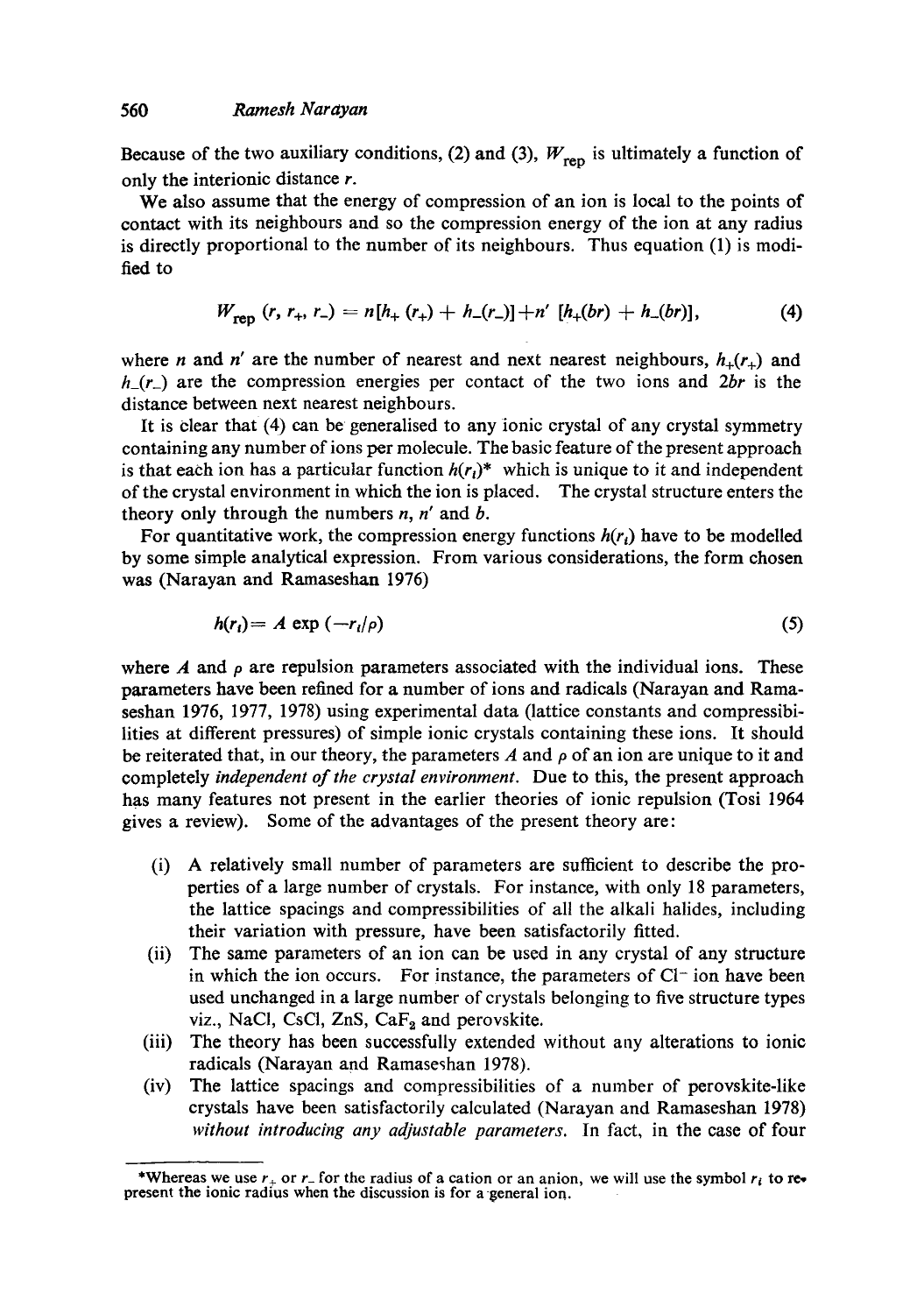crystals, the theory unequivocally predicts an inverse perovskite structure with an interchange of the cations.

- (v) The theory directly gives the radii of the constituent ions in a crystal and consequently predicts the variation of the radius of an ion from one crystal to another and with pressure in the same crystal.
- (vi) The bulk modulus has been calculated for a large number of crystals for which this information is not available experimentally. These values could be used, where necessary, as a first approximation.

The results of our studies so far seem to indicate that the present theory could be quite useful in crystal physics and chemistry, primarily because of its capacity to make *predictions.* However, we are not in a position to exploit this fully because the repulsion parameters of many important ions, notably trivalent and tetravalent cations, are not available, nor can they be easily determined since there is not enough useful crystal data. One possible approach is to extrapolate and obtain the parameters of the new ions from the properties of the ions already studied. In this paper, we make a beginning by studying the regular trends in the parameters of related ions.

## **2. Ionic radius and compressibility**

We shall concentrate on four families of ions which have been studied fairly well by us *viz.,* the alkaline earth, the alkali, the halogen and the chalcogen ions. This sample should be representative enough to deduce trends in the parameters of ions, both rowwise and column-wise in the periodic table. The parameters  $\vec{A}$  and  $\vec{p}$ , themselves, are clearly not the best candidates for the type of systematic studies we contemplate because they do not individually have much physical significance. In the theory, they are always coupled together as in A  $\exp(-r_i/\rho)$  (the compression energy of the ion) or  $(A/\rho)$  exp  $(-r_i/\rho)$  (the compressing force acting on the surface of the ion) or  $(A/\rho^2)$  exp  $(-r_l/\rho)$  (which occurs in the expression for the compressibility of the crystal). In fact, these are the quantities that are fitted to the experimental data in refining the parameters. It would not, therefore, be surprising if  $\Lambda$  and  $\rho$  themselves do not vary systematically. Indeed, this is so as seen in figures 1 and 2, where the  $\overline{A}$  and  $\rho$  values of the four families of ions are plotted. It appeared to us that it may be more fruitful to transform A and  $\rho$  to two other parameters viz., an ionic radius and an ionic compressibility, and seek out systematic relationships in families of ions in terms of these.

In our approach, there is really no unique radius or compressibility associated with an ion since these quantities vary greatly with the crystal environment of the ion. Both the radius and compressibility of an ion decrease with increase in the compressing force acting on its surface. For instance, the radius and compressibility of  $Cl^-$  ion would be greater in NaC! than in  $SrCl_2$ . In fact, even the change in coordination number say, from 6-fold to 8-fold, is likely to alter the properties of an ion. This has been recognised by those working with the Born theory of ionic crystals (Tosi 1964). When they try to determine parameters such as ' crystal radii', they find an arbitrariness which is usually removed by some extra condition such as requiring the 'crystal radii' of the alkali and the halogen ions to conform as closely as possible to the interionic distances in the alkali halides.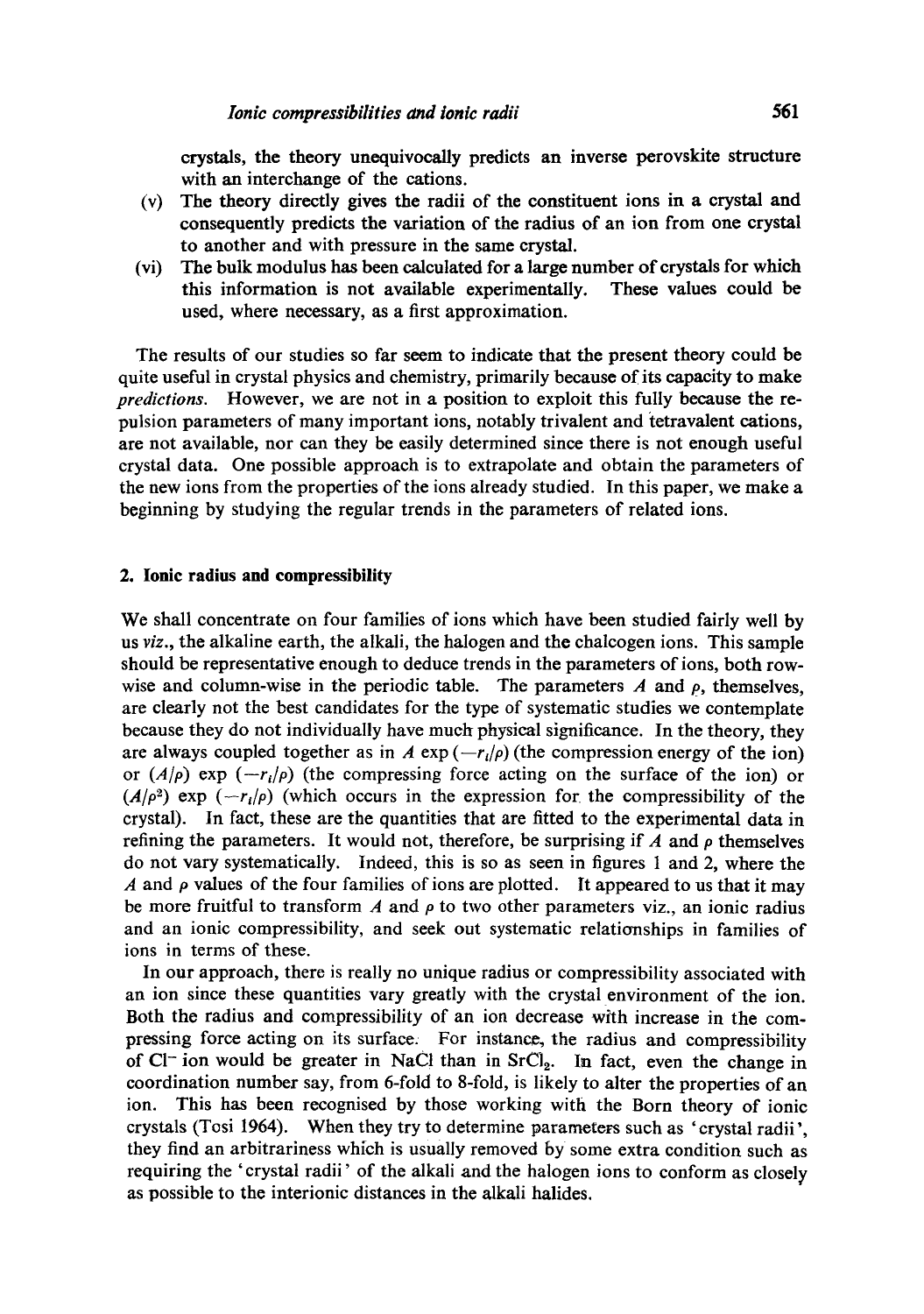

**Figure 1.** The repulsion parameter A plotted against the number of electrons for some families of ions.



**Figure 2.** The repulsion parameter  $\rho$  plotted against the number of electrons for some families of ions,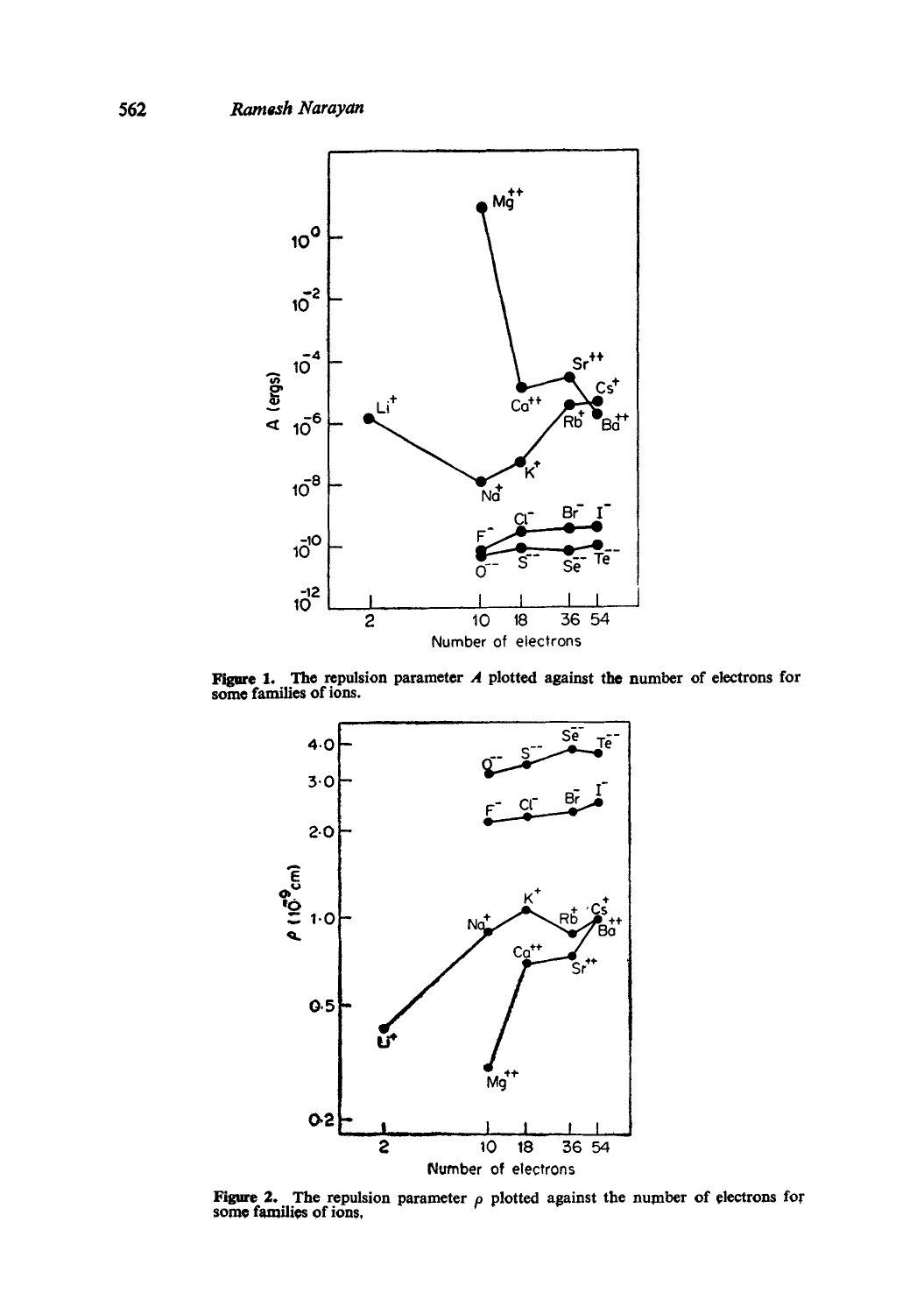We too follow a similar approach. We define a standard environment and define the radius and compressibility of an ion in this environment as the standard values. We choose the standard environment to consist of six forces  $F$  acting on the surface of the ion along the cubic directions. The symmetry thus conforms to the environment of an ion in the NaCl lattice. In choosing the magnitude of  $F$ , however, we are faced with two options.

- (i) We could suitably choose a single value  $F_0$  and calculate the radii and compressibilities of all ions. This would be the most sensible approach for the comparative studies we are attemping here.  $F_0$  may be conveniently chosen as an average of the forces occurring in the alkali halide crystals. In this ease, we would calculate what may be termed *univalent* radii and compressibilities (similar to the concept of univalent radius introduced by Pauling 1927, 1960).
- (ii) For multivalent ions, the univalent radius and compressibility would be quite different from the ' crystal ' values since the binding in these crystals is much higher. Hence, for estimating crystal properties, it appears better to define *multivalent* radii and compressibilities using  $F=v^2F_0$ , where v is the valency of the ion  $(v^2$  arising because the compressing force acting on an ion in an ionic crystal is largely due to the Coulomb interaction which is directly proportional to  $v^2$ ).

Since there are obvious advantages in both approaches, we carry out both analyses in this paper.

### **3. Univalent radius and compressibility**

For calculating the univalent radius and compressibility of an ion, we choose

$$
F_0 = 6.45 \times 10^{-5} \text{ dyne.}
$$
 (6)

The magnitude of  $F_0$  is so adjusted that the univalent radii calculated for the alkali and halogen ions through equation (8) below give the best possible fit for the interionic spacings in the alkali halides.

From  $(5)$ , the force F acting on an ion at each contact is given by

$$
F(r_i) = (A/\rho) \exp\left(-r_i/\rho\right). \tag{7}
$$

Equating this to  $F_0$ , we have

$$
r_u = \rho \ln \left( \frac{A}{\rho F_0} \right),\tag{8}
$$

where  $r_u$  is the univalent ionic radius of the ion. To calculate the compressibility, we first rewrite (7) as

$$
r_t = r_u + \rho \ln \left( F_0 / F \right) \tag{9}
$$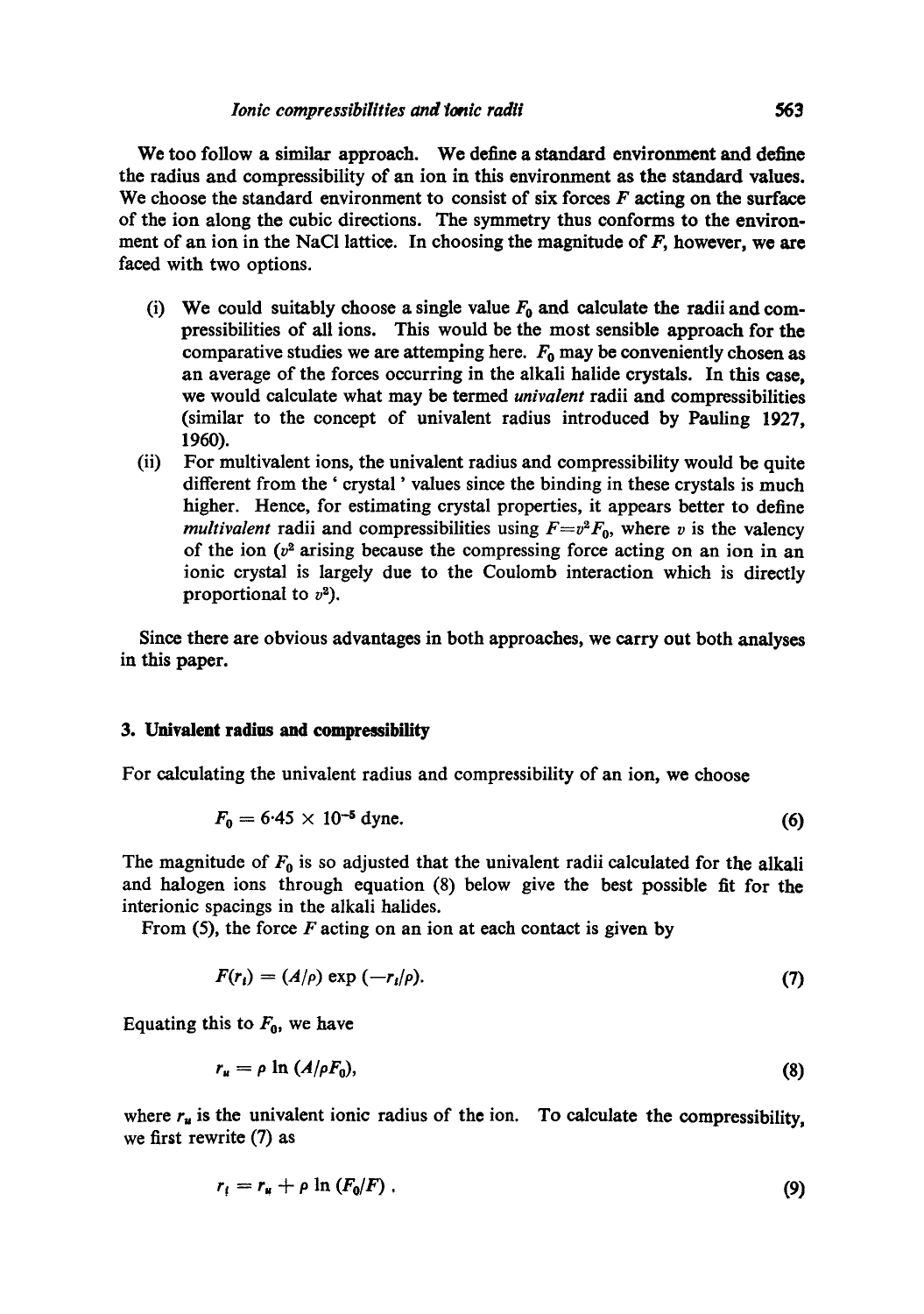Then, the compressibility  $K$  is given by

$$
K = -\frac{1}{V} (\partial V/\partial P)_T,
$$
  
= (3  $\rho/r_i$  F)  $(dF/dP).$  (10)

Assuming a spherical surface for the ion\*, we see that the total force of  $6F$  acts on the surface area of  $4\pi r_i^2$ , so that

$$
P = (6F/4\pi r_i^2),
$$
  
\n
$$
\therefore dF/dP = 2\pi r_i^3/3 (r_i + 2\rho).
$$
 (11)

Substituting in (10), we thus have

$$
K_u = 2\pi \rho r_u^2 / F_0 \left( r_u + 2\rho \right), \tag{12}
$$

where  $K_u$  is the univalent ionic compressibility of the ion.

The pair of numbers  $r_u$  and  $K_u$  define the properties of an ion as completely as the earlier pair of parameters A and  $\rho$  do. To emphasise this, we 'invert' (8) and (12) to obtain A and  $\rho$  in terms of  $r_u$  and  $K_u$ .

$$
\rho = K_u F_0 r_u/2 \left(\pi r_u^2 - K_u F_0\right),\tag{13}
$$

$$
A = \rho F_0 \exp(r_u/\rho). \tag{14}
$$

The advantage of the pair,  $r_u$  and  $K_u$ , over the earlier pair, A and  $\rho$ , is that one can more readily see their physical significance.

# **4. Trends in**  $r_u$  **and**  $K_u$

Table 1 lists the values of  $r_u$  and  $K_u$  for all the ions we have studied. The values for the four families of ions of particular interest to us are plotted in figure 3 and 4. It is quite significant and gratifying that the new parameters show an improved systematic behaviour compared to A and  $\rho$  (figures 1 and 2).

The  $r_u$  values of related ions show the following qualitative relationships:

(i) The  $r<sub>u</sub>$  values of ions belonging to the same column of the periodic table increase with the atomic number.

<sup>\*</sup>This is a crude approximation because, according to the present theory, ions are not spherical. However, this approximation will only introduce a scale factor into the calculated values of com-<br>pressibility and will not affect the trends which we seek. A later paper (Narayan and Ramaseshan 1979) describes a more detailed theory of ionic crystals in which the shares of ions are also taken **into account,**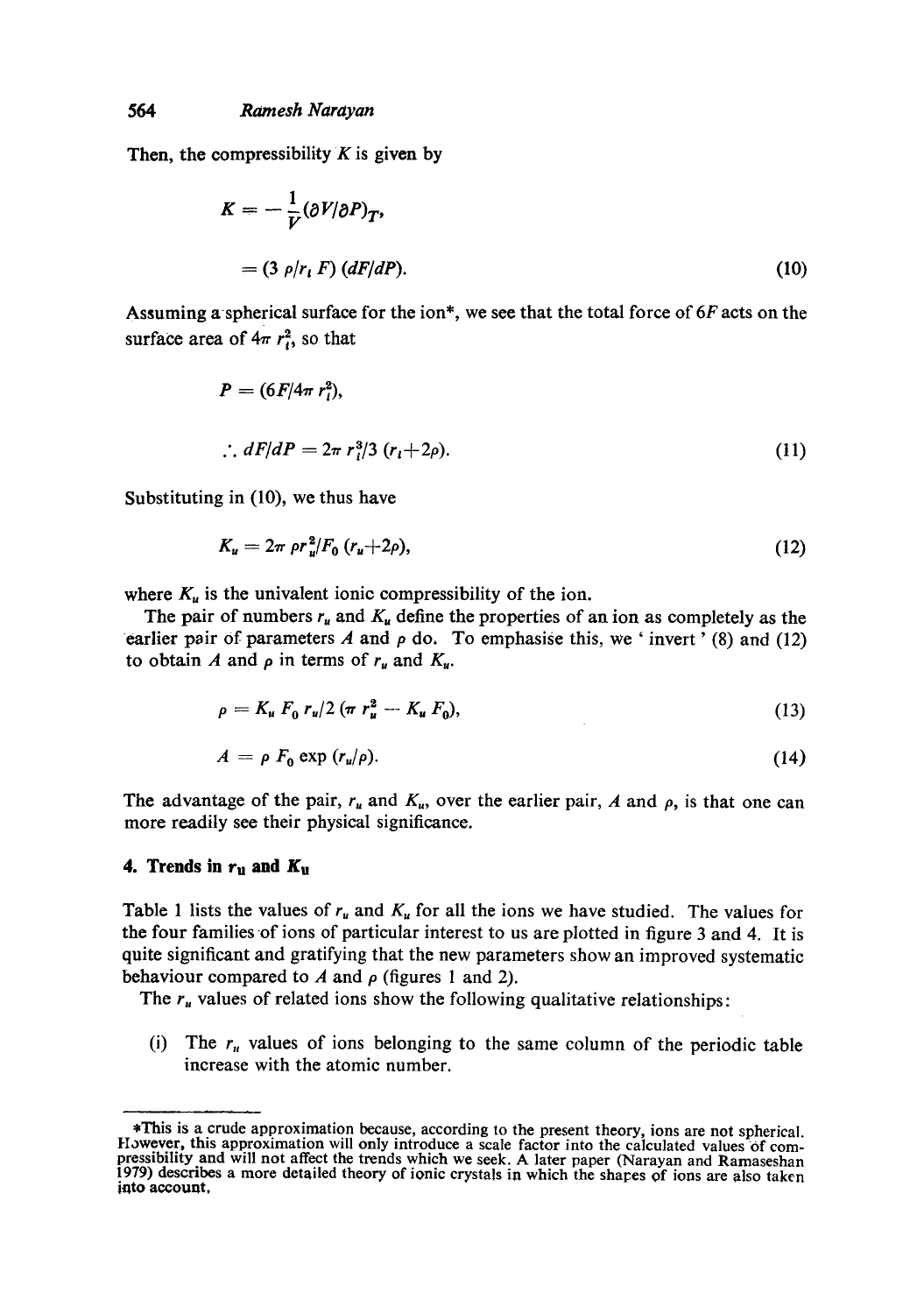Table 1. Repulsion parameters, univalent radius and univalent compressibility of ions and radicals studied with the present theory.

| Ion                  | υ                       | $A$ (erg)                         | $\rho$ (Å) | $r_u(\lambda)$ | $K_u$ (10 <sup>-12</sup> cm <sup>2</sup> /dyne) |
|----------------------|-------------------------|-----------------------------------|------------|----------------|-------------------------------------------------|
| $Li+$                | 1                       | $0.1544 > 10^{-5}$                | 0.04158    | 0.7430         | 0.2706                                          |
| $Na+$                | ı                       | 0.1211 $\times$ 10 <sup>-7</sup>  | 0.09029    | 1.106          | 0.8359                                          |
| $K^+$                | $\mathbf{1}$            | $0.5600 \times 10^{-7}$           | 0.1078     | 1.466          | 1.342                                           |
| $Rb+$                | 1                       | $0.3980 \times 10^{-5}$           | 0.08883    | 1.604          | 1.250                                           |
| $Cs+$                | 1                       | $0.5604 \times 10^{-5}$           | 0.09977    | 1.824          | 1.598                                           |
| $Cu+$                | 1                       | $0.1222 \times 10^{+13}$          | 0.01542    | 0.9263         | 0.1347                                          |
| $Ag+$                | 1                       | $0.3404 \times 10^{-3}$           | 0.05481    | 1.260          | 0.6189                                          |
| $T1+$                | 1                       | 0.7386 $\times$ 10 <sup>-6</sup>  | 0.1001     | 1.627          | 1.413                                           |
| $F^-$                | 1                       | $0.7506 \times 10^{-10}$          | 0.2152     | 1.354          | 2.154                                           |
| $Cl^-$               | $\mathbf{1}$            | $0.2958 \times 10^{-9}$           | 0.2240     | 1.708          | 2.952                                           |
| $Br^-$               | 1                       | $0.3724 \times 10^{-9}$           | 0.2352     | 1.836          | 3.348                                           |
| $1^-$                | 1                       | $0.4407 \times 10^{-9}$           | 0.2538     | 2.005          | 3.955                                           |
| $H^-$                | $\mathbf{1}$            | 0.1604 $\times$ 10 <sup>-10</sup> | 0.3150     | 1:376          | $2 - 897$                                       |
| $Mg^{++}$            | $\overline{\mathbf{c}}$ | $0.9939 \times 10^{+1}$           | 0.03051    | $1 - 033$      | 0.2899                                          |
| $Ca^{++}$            | $\overline{\mathbf{c}}$ | 0.1471 $\times$ 10 <sup>-4</sup>  | 0.07017    | 1.375          | 0.8530                                          |
| $Sr^{++}$            | $\mathbf 2$             | $0.3483 \times 10^{-4}$           | 0.07441    | 1.518          | 1.002                                           |
| $Ba^{++}$            | $\overline{\mathbf{c}}$ | $0.1997 \times 10^{-5}$           | 0.09919    | 1.712          | 1.482                                           |
| $Zn^{++}$            | $\overline{\mathbf{c}}$ | $0.1562 \times 10^{-2}$           | 0.04713    | 1.162          | 0.4936                                          |
| $Cd^{++}$            | $\overline{c}$          | 0.3410 $\times$ 10 <sup>-5</sup>  | 0.07645    | 1.380          | 0.9253                                          |
| $Hg^{++}$            | $\overline{\mathbf{c}}$ | $0.6079 \times 10^{+23}$          | 0.01680    | 1.422          | 0.2273                                          |
| $Mn^{++}$            | $\overline{\mathbf{c}}$ | $0.2941 \times 10^{+13}$          | 0.01733    | 1.054          | 0.1723                                          |
| $Fe^{++}$            | $\overline{\mathbf{c}}$ | $0.7895 \times 10^{+15}$          | 0.01515    | 1.008          | 0.1445                                          |
| $Co^{++}$            | $\overline{\mathbf{c}}$ | $0.9939 \times 10^{+11}$          | 0.01737    | 0.9978         | 0.1632                                          |
| $Ni^{++}$            | $\overline{\mathbf{c}}$ | $0.1251 \times 10^{+12}$          | 0.01656    | 0.9559         | 0.1490                                          |
| $Sm^{++}$            | $\overline{\mathbf{c}}$ | $0.3309 \times 10^{+8}$           | 0.04081    | 1.513          | 0.5706                                          |
| $Eu^{++}$            | $\overline{c}$          | $0.3412 \times 10^{+4}$           | 0.03370    | 1.490          | 0.4678                                          |
| $Yb^{++}$            | $\mathbf{2}$            | 0.1104 $\times$ 10 <sup>+8</sup>  | 0.02944    | 1.408          | 0.3875                                          |
| $Pb^{++}$            | $\mathbf 2$             | $0.2814 \times 10^{-4}$           | 0.08014    | 1.612          | 1.145                                           |
| O--                  | $\boldsymbol{2}$        | $0.5135 \times 10^{-10}$          | 0.3160     | 1.747          | 3.950                                           |
| $S^{--}$             | $\mathbf 2$             | $0.8843 \times 10^{-10}$          | 0.3431     | 2.055          | 5.150                                           |
| $Se$ --              | $\mathbf 2$             | $0.6948 \times 10^{-10}$          | 0.3877     | 2.182          | 6.079                                           |
| $Te^{--}$            | $\overline{c}$          | $0.1071 \times 10^{-9}$           | 0.3771     | 2.296          | 6.347                                           |
| $NH_4^+$             | 1                       | $0.1698 \times 10^{-4}$           | 0.07820    | 1.535          | 1.062                                           |
| $SH-$                | 1                       | $0.1759 \times 10^{-7}$           | 0.1545     | 1.867          | 2.410                                           |
| $SeH^-$              | $\mathbf{1}$            | $0.1463 \times 10^{-5}$           | 0.1190     | 1.995          | 2.066                                           |
| $CN^-$               | 1                       | $0.3460 \times 10^{-9}$           | 0.2288     | 1.775          | 3.146                                           |
| $\mathbf{NH_2}^-$    | 1                       | $0.9310 \times 10^{-7}$           | 0.1149     | 1.614          | 1.581                                           |
| CIO <sub>s</sub>     | 1                       | 0.4614 $\times$ 10 <sup>-5</sup>  | 0.1186     | 2.125          | $2 - 208$                                       |
| $BrO_3^-$            | 1                       | $0.5821 \times 10^{-5}$           | 0.1200     | 2.176          | 2.291                                           |
| ClO <sub>4</sub>     | 1                       | $0.3489 \times 10^{-9}$           | 0.2724     | 2.069          | 4.345                                           |
| BH <sub>4</sub>      | 1                       | $0.1294 \times 10^{-9}$           | 0.2682     | 1.775          | 3-561                                           |
| $BF_4^-$             | 1                       | $0.2959 \times 10^{-4}$           | 0.1068     | $2 - 123$      | $2 - 007$                                       |
| NO <sub>3</sub>      | 1                       | $0.5882 \times 10^{-9}$           | 0.2354     | 1.945          | 3.591                                           |
| $SO_4$ <sup>--</sup> | 2                       | $0.7213 \times 10^{-9}$           | 0.2838     | 2.350          | 5.232                                           |
| NH--                 | $\overline{2}$          | $0.3258 \times 10^{-10}$          | 0.3954     | 1.918          | $5 - 230$                                       |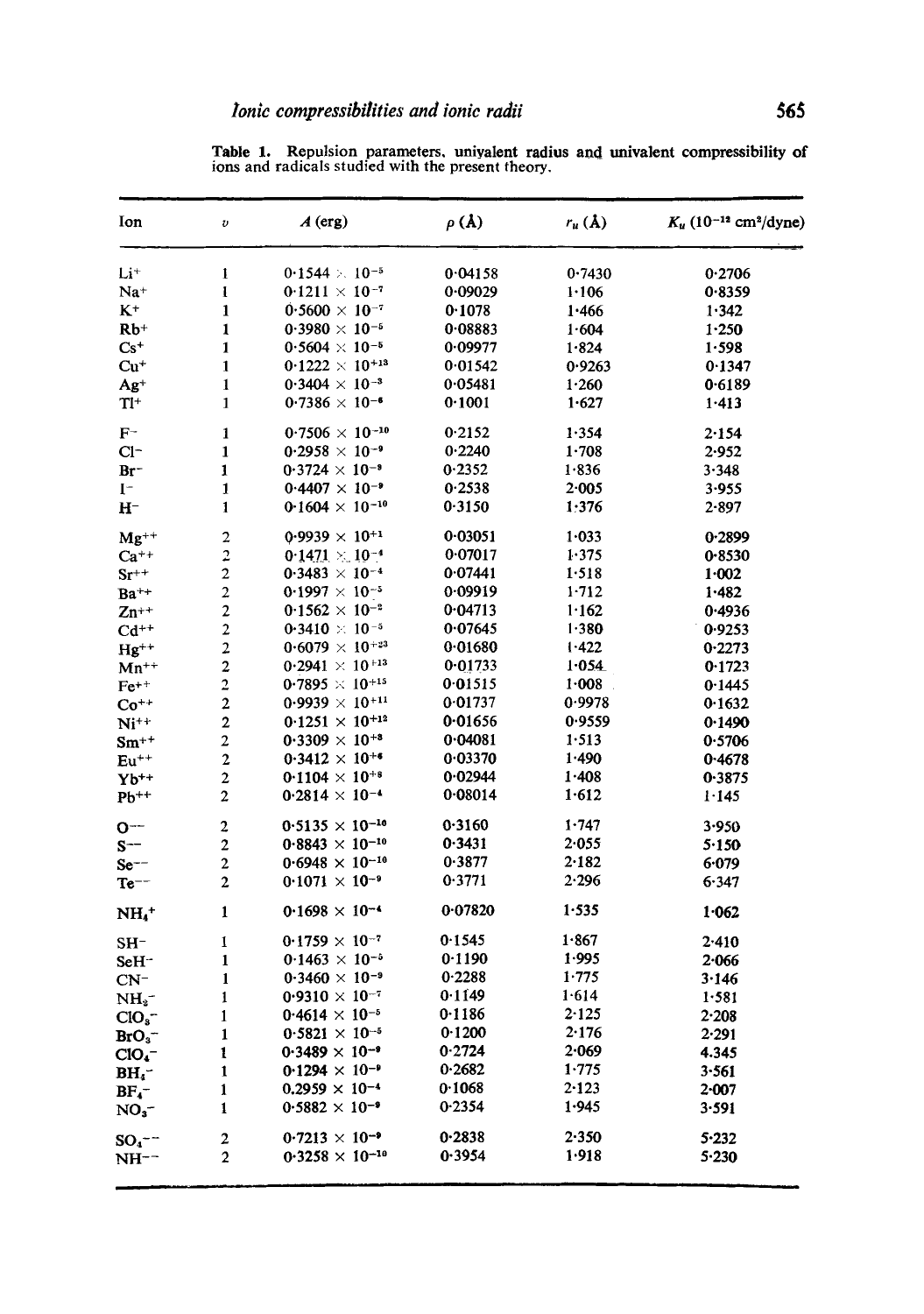

**Figure 3.** The univalent radius  $r_u$  of some ions plotted against the number of electrons.



**Figure 4.** The univalent compressibility  $K_u$  of some ions plotted against the number of **ele**ctrons.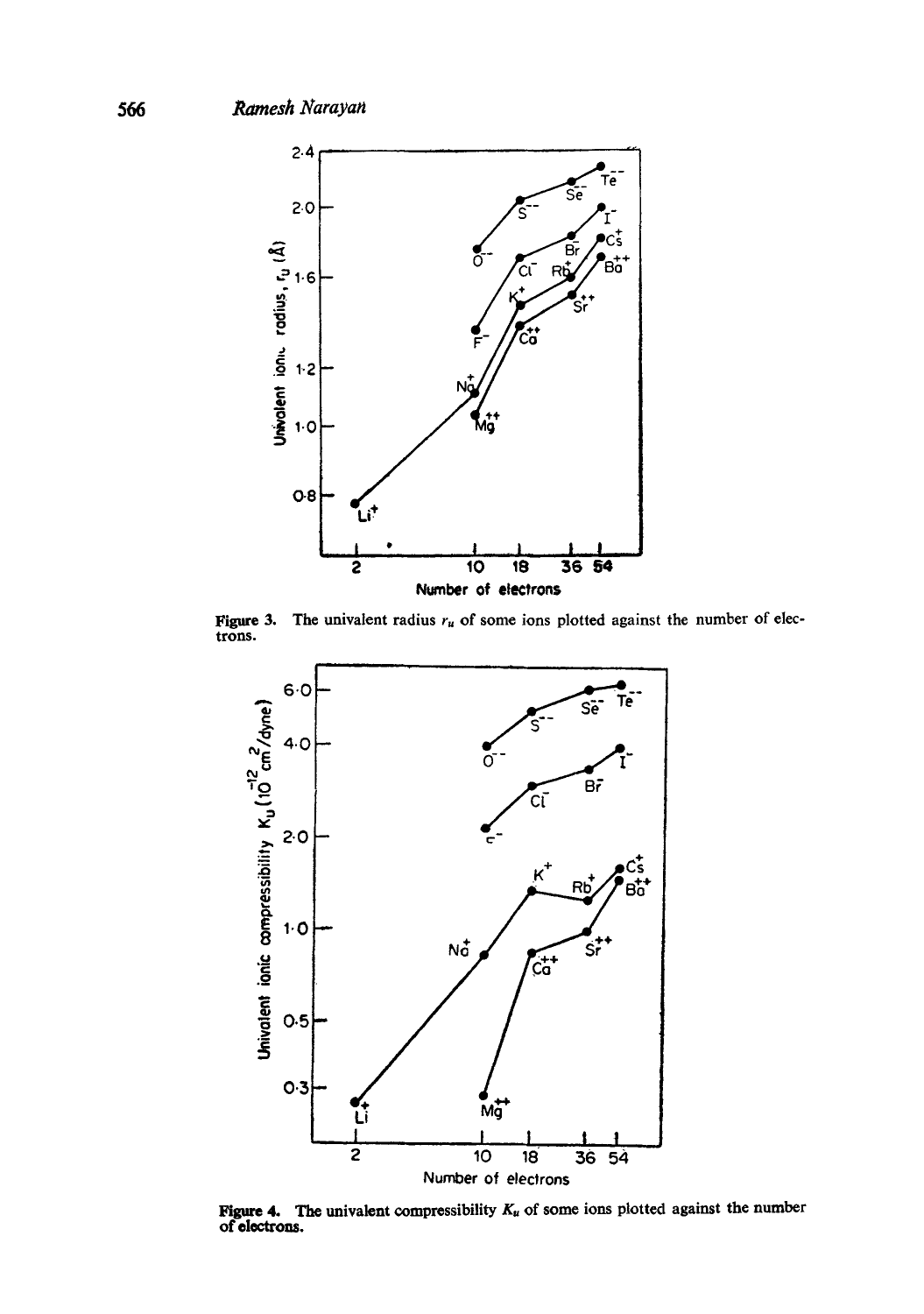- (ii) The  $r<sub>u</sub>$  values of equi-electronic ions increase rapidly with decrease in the atomic number (e.g., the sequence  $Ca^{++}$ ,  $K^+$ ,  $Cl^-$ ,  $S^-$ ).
- (iii) The  $r_u$  values of divalent ions of transition and rare-earth elements decrease with increase in atomic number.
- (iv) Anions are generally larger than cations and so determine, to a large extent, the structure of crystals.

Similar generalisations to those made above have been made before (e.g. Evans 1966) with regard to the classical crystal radii. It is satisfying that our univalent radii reproduce the same systematic trends.

Ionic *compressibility,* however, is a *new concept* that we have introduced and this is probably the first time estimates of this quantity have been obtained for various ions. The  $K_u$  values of related ions show the following remarkable qualitative relationships:

- (i) The  $K_u$  values of ions belonging to the same column of the periodic table increase with the atomic number.
- (ii) The  $K<sub>u</sub>$  values of equi-electronic ions increase rapidly with decrease in the atomic number.
- (iii) The  $K_u$  values of the divalent rare-earth ions decrease with increase in atomic number (the results in the case of transition metal ions are inconclusive).
- (iv) Anions are generally very much more compressible than cations and so determine, to a large extent, the compressibility of the crystal.

These are only qualitative statements but they fit very well with out intuitive ideas of ionic compressibility. We are currently attempting to quantify the above relationships so that extrapolations could possibly be made to other ions.

Apart from extrapolations to other ions, we point out another interesting possibility. In figures 3 and 4, we see four lines corresponding to ions of charge $+2$ ,  $+1$ ,  $-1$  and  $-2$ . Surely, there must be another line in the middle corresponding to 0 charge which would include the rare gases Ne, Ar, Kr and Xe. It would be interesting to estimate  $r_u$  and  $K_u$  for these atoms from figures 3 and 4 and see how well they *predict* the properties of the rare gas crystals. Calculations along these lines are currently being carried out.

### **5. Multivalent ionic radius and compressibility**

For calculating the multivalent radius and compressibility of ions, we follow the second option discussed in § 2 and take  $F = v^2 F_0$ , where v is the valency of the ion and  $F_0$  is given by (6). We then obtain the following relations

$$
r_m = \rho \ln \left( A/\rho v^2 F_0 \right), \tag{15}
$$

$$
K_m = 2 \pi \rho r_m^2/v^2 F_0 (r_m + 2 \rho), \qquad (16)
$$

where  $r_m$  and  $K_m$  are the multivalent radius and compressibility of the ion. For multi-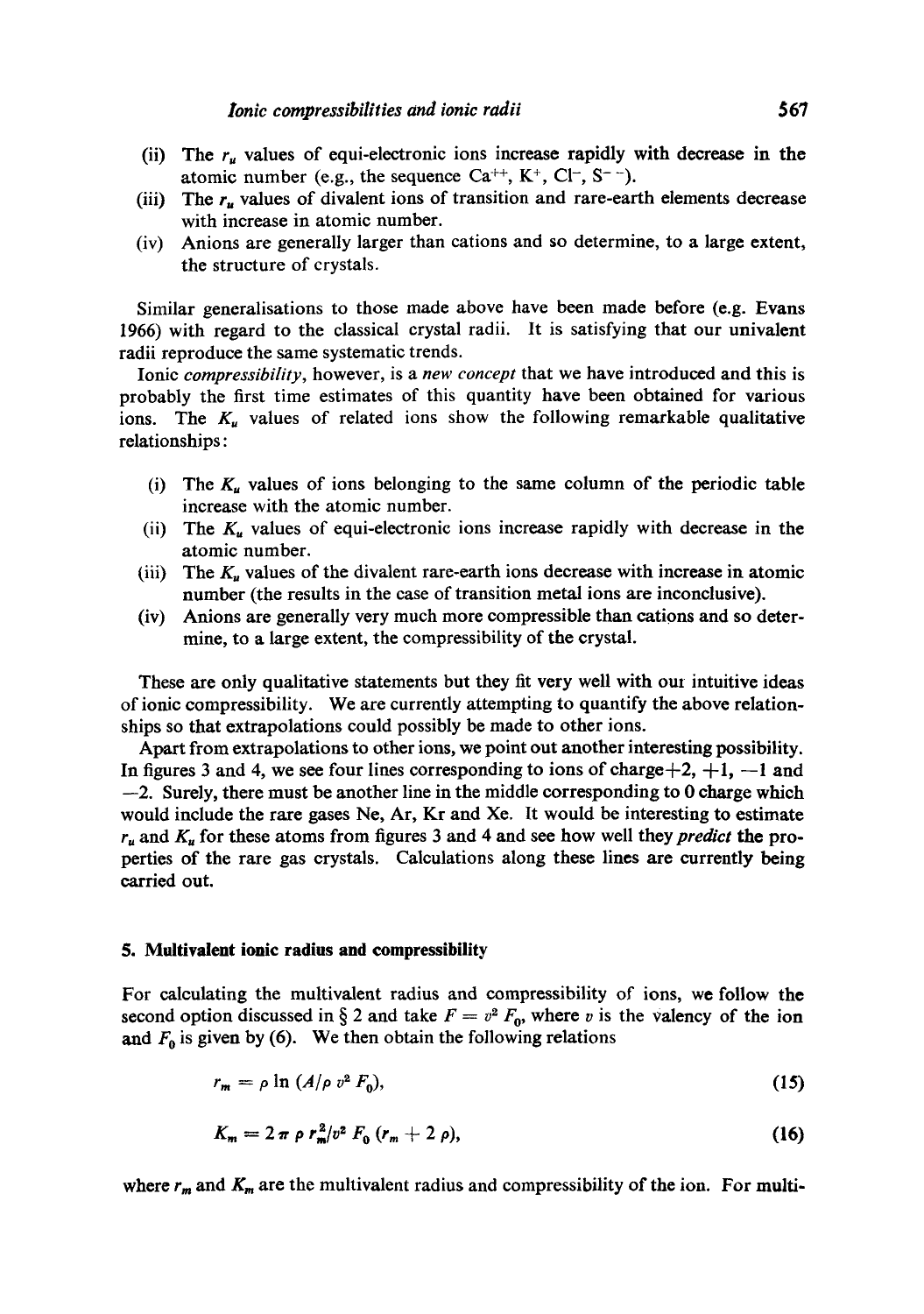valent ions, the quantities  $r_m$  and  $K_m$  rather than  $r_u$  and  $K_u$  are suitable for estimating their crystal properties.

Table 2 lists  $r_m$  and  $K_m$  for the various divalent ions we have studied (for the monovalent ions,  $r_m = r_u$  and  $K_m = K_u$ ). One notices that the multivalent radii of the divalent ions are approximately equal to the  $r<sub>u</sub>$  values of the equivalent monovalent ions. This implies that the lattice spacings of monovalent and divalent ion crystals are approximately equal. Secondly, considering the  $K_m$  values, one notices that the anions are much more compressible than the cations and so are primarily responsible for the compressibility of the divalent ion crystals. Since the  $K_m$  values of the chalcogen ions are about three times smaller than those of the halogens, the divalent ion crystals **are** on the average three times less compressible than the monovalent ion crystals. The remarkable fact is that the chalcogen ions are, intrinsically, almost twice as compressible as the halogen ions (compare their  $K_u$  values in table 1). Their compressibilities are reduced by a factor of about six when the compressing force increases from  $F_0$  to 4  $F_0$ . This illustrates the fact that the compressibilities of ions (as also their radii) vary strongly with their environment.

### **6. Comparison of univalent and multivalent radii with classical ionic radii**

Estimates of the radii of ions have been made by a number of authors (Pauling 1960; Goldschmidt 1926; Zachariasen 1956; Shannon 1976) based on the requirement that

| Ion       | $\boldsymbol{v}$        | $r_m(\lambda)$ | $K_m$ (10 <sup>-12</sup> cm <sup>2</sup> /dyne) |
|-----------|-------------------------|----------------|-------------------------------------------------|
| $Mg^{++}$ | 2                       | 0.9906         | 0.06934                                         |
| $Ca++$    | 2                       | 1.278          | 0.1968                                          |
| $Sr^{++}$ | $\overline{\mathbf{c}}$ | 1.415          | 0.2320                                          |
| $Ba^{++}$ | 2                       | 1.574          | 0.3377                                          |
| $Zn^{++}$ | $\overline{\mathbf{c}}$ | 1.097          | 0.1159                                          |
| $Cd^{++}$ | $\overline{\mathbf{c}}$ | 1.274          | 0.2118                                          |
| $Hg^{++}$ | $\overline{\mathbf{c}}$ | 1.398          | 0.05587                                         |
| $Mn^{++}$ | $\overline{\mathbf{c}}$ | 1.030          | 0.04207                                         |
| $Fe^{++}$ | $\overline{\mathbf{c}}$ | 0.9874         | 0.03535                                         |
| $Co^{++}$ | $\overline{\mathbf{c}}$ | 0.9737         | 0.03977                                         |
| $Ni^{++}$ | $\mathbf 2$             | 0.9329         | 0.03633                                         |
| $Sm^{++}$ | $\frac{2}{2}$           | 1.456          | 0.1371                                          |
| $Eu^{++}$ |                         | 1.443          | 0.1131                                          |
| $Yb^{++}$ | $\frac{2}{2}$           | 1.367          | 0.09395                                         |
| $Pb^{++}$ |                         | 1.501          | 0.2647                                          |
| $O^{--}$  | 2                       | 1.309          | 0.6795                                          |
| $S^{--}$  | $\overline{\mathbf{c}}$ | 1.580          | 0.9202                                          |
| $S$ e $-$ | $\overline{\mathbf{c}}$ | 1.644          | 1.055                                           |
| $Te^{--}$ | $\overline{2}$          | 1.773          | 1.142                                           |
| $SO_4$ -- | $\boldsymbol{2}$        | 1.956          | 1.048                                           |
| NH-       | $\overline{2}$          | 1.370          | 0.8361                                          |

Table 2. Multivalent radii and compressibilities of divalent ions and radicals.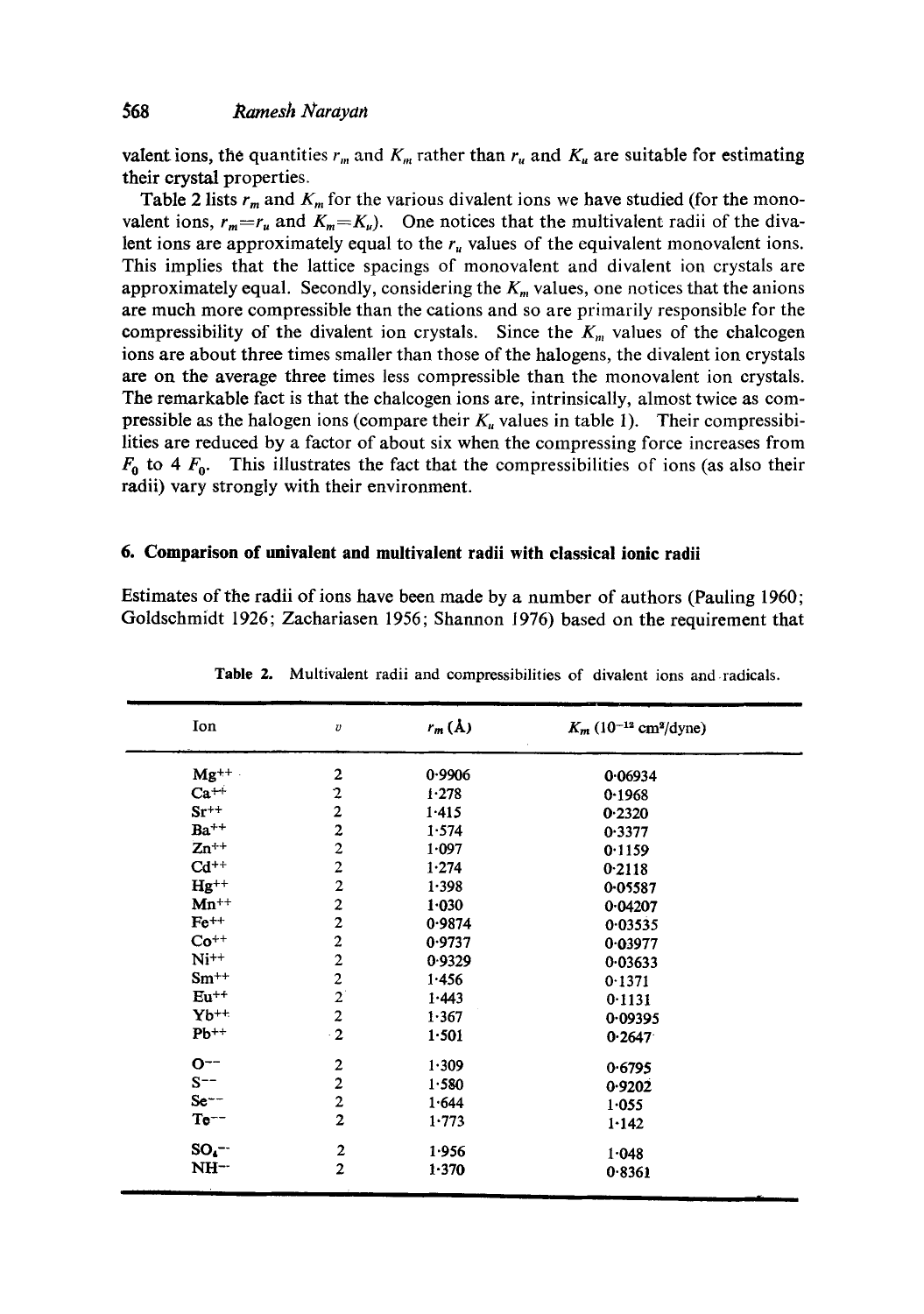the ionic radii should add up approximately to the interionic spacings in crystals. It would be interesting to compare a typical set of these radii with the univalent and multivalent radii calculated in this paper.

The univalent radii of Pauling (1960) are compared with our  $r_u$  values in table 3. Our  $r_u$  values are larger than those of Pauling's for the cations and smaller for the anions. It is not possible to resolve the question as to which of the two sets is closer to reality since the actual radii of ions are generally not known in ionic crystals. In a few crystals, electron density distributions have been obtained by x-ray methods. In NaCl (Witte and Wolfel 1958; Schoknecht 1960) the electron density suggests a

|          | $H^-$     | $Li+$    | $Be^{++}$ |
|----------|-----------|----------|-----------|
|          | $2 - 08$  | $0 - 60$ | 0.31      |
|          | 1.376     | 0.743    |           |
| $O^{-1}$ | $F^-$     | $Na+$    | $Mg^{++}$ |
| 1.76     | 1.36      | 0.95     | 0.82      |
| 1.747    | 1.354     | 1.106    | 1.033     |
| $S^{--}$ | $Cl^-$    | $K^+$    | $Ca^{++}$ |
| $2 - 19$ | 1.81      | $1 - 33$ | $1 - 18$  |
| 2.055    | $1 - 708$ | 1.466    | 1.375     |
| $Se^{-}$ | $Br^-$    | $Rb+$    | $Sr^{++}$ |
| $2 - 32$ | 1.95      | $1 - 48$ | 1.32      |
| 2.182    | $1 - 836$ | 1.604    | 1.518     |
| $Te^{-}$ | $I^-$     | $Cs+$    | $Ba^{++}$ |
| 2.50     | 2.16      | 1.69     | 1.53      |
| 2.296    | 2.005     | 1.824    | 1.712     |
|          |           |          |           |

Table 3. Univalent radii (in  $\dot{A}$ ) as given by Pauling (upper lines) and the present theory (lower lines).

**Table** 4. Crystal radii (in A) as given by Pauling (upper lines) and the present theory (lower lines).

|                                | $H^-$<br>2.08<br>1.376      | Li <sup>+</sup><br>0.60<br>0.743 | $Be^{++}$<br>0.31                   |
|--------------------------------|-----------------------------|----------------------------------|-------------------------------------|
| $O^{-1}$<br>$1 - 40$<br>1.309  | $F^-$<br>1.36<br>1.354      | $Na+$<br>0.95<br>1.106           | $Mg^{++}$<br>0.65                   |
| $S^{--}$<br>1.84<br>1.580      | $Cl^-$<br>1.81<br>$1 - 708$ | $K^+$<br>1.33<br>1.466           | 0.991<br>$Ca^{++}$<br>0.99<br>1.278 |
| $Se^{-}$<br>1.98<br>1.644      | $Br^-$<br>1.95<br>1.836     | $Rb+$<br>1.48<br>1.604           | $Sr^{++}$<br>1.13<br>1.415          |
| $Te^{--}$<br>$2 - 21$<br>1.773 | $I^-$<br>2.16<br>2.005      | $Cs+$<br>1.69<br>$1 - 824$       | $Ba++$<br>1.35<br>1.574             |
|                                |                             |                                  |                                     |